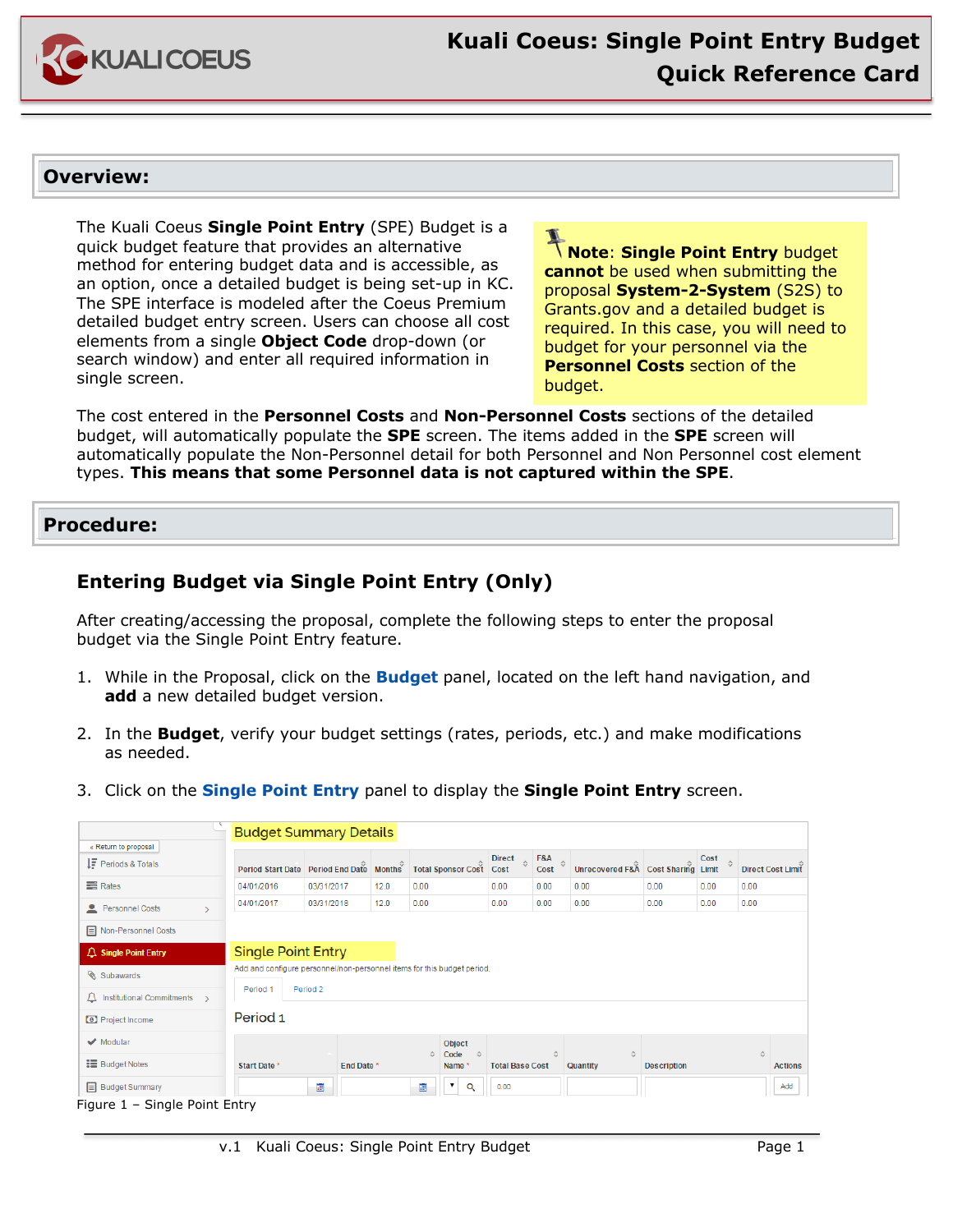The **Single Point Entry** screen includes **two** sections:

- (1) **Budget Summary Details** view only section that displays the Project Period(s) and Total Costs per Project Period (Total, Direct, F&A, Cost Sharing, and Unrecovered F&A). This section automatically updates as Cost Elements are added to the budget.
- (2) **Single Point Entry** entry section where **Personnel** and **Non-Personnel** cost items are added for each budget period. It is organized by project periods which are displayed as tabs across the screen.
- 4. To add costs to your Single Point Entry budget, in the **Single Point Entry** section  $\rightarrow$ **Period** tab:
	- a. Select/enter **Start Date** and **End Date** applicable to this cost element.
		- i. This can be the start and end date of that particular project period, or it can be any start and end date that falls within that Project Period Start and End Dates
		- ii. For Personnel Costs, you can specify the dates they will contribute effort to this project
	- b. From the **Object Code Name** drop-down select the **Cost Element** you want to add (or you can search for it via the lookup function).
	- c. Enter the **cost** in the **Total Base Cost** field.
	- d. If desired, enter the **Quantity** and **Description** in the corresponding fields.
	- e. Click the **Add** button.

| <b>Single Point Entry</b> |          | Add and configure personnel/non-personnel items for this budget period. |   |                                 |              |   |                   |               |                    |   |                |
|---------------------------|----------|-------------------------------------------------------------------------|---|---------------------------------|--------------|---|-------------------|---------------|--------------------|---|----------------|
| Period 1                  | Period 2 |                                                                         |   |                                 |              |   |                   |               |                    |   |                |
| Period 1                  |          |                                                                         |   |                                 |              |   |                   |               |                    |   |                |
| Start Date *              |          | End Date*                                                               |   | ○ Object Code Name *            |              | ≎ | Total Base Cost ≎ | Quantity<br>≎ | <b>Description</b> | A | <b>Actions</b> |
| 04/01/2016                | 匾        | 03/31/2017                                                              | 画 | 420226 - Materials and Services | $\mathbf{v}$ | Q | 15000             |               | <b>Supplies</b>    |   | Add            |
|                           |          |                                                                         |   |                                 |              |   |                   |               |                    |   |                |
|                           |          | Figure 2 - Adding Cost Element to SPE                                   |   |                                 |              |   |                   |               |                    |   |                |

- 5. The Cost Element is added as a line and a **Details** and **Delete** ( ) buttons become
- available in the **Actions** column.

| Period <sub>1</sub> | Period 2 |            |   |                                                                              |          |                               |                           |
|---------------------|----------|------------|---|------------------------------------------------------------------------------|----------|-------------------------------|---------------------------|
| Period 1            |          |            |   |                                                                              |          |                               |                           |
| Start Date *        |          | End Date*  |   | $\Diamond$ Object Code Name $\Diamond^*$ Total Base Cost $\Diamond$ Quantity |          | $\Leftrightarrow$ Description | $\Leftrightarrow$ Actions |
|                     | 圃        |            | 圃 | Q<br>select <b>v</b>                                                         | 0.00     |                               | Add                       |
| 04/01/2016          | 圖        | 03/31/2017 | 圖 | 42022<br>Q<br>$\mathbf{r}$                                                   | 15000.00 | <b>Supplies</b>               | Details                   |

Figure 3 – Added Cost Element with Details and Delete Options

 $\overline{a}$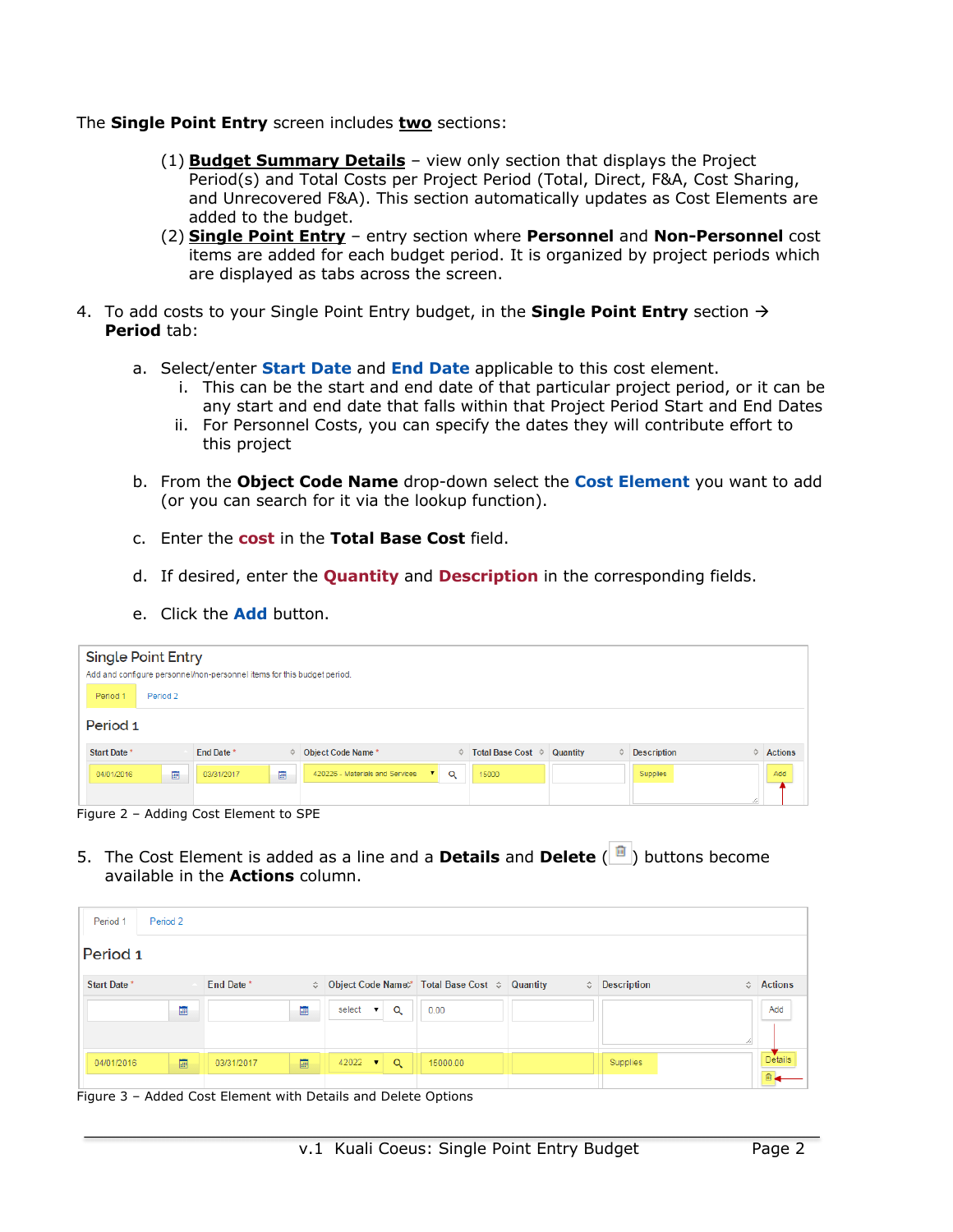Clicking the **Details** button for each Cost Element added, will display the **Edit Assigned Cost Element** window with tabs (**Details**, **Cost Sharing**, and **Rates**) displayed at the top. The displayed information can be edited in this window.

## **Details Tab:**

| <b>Edit Assigned Cost Element</b> |                  |                                 |                         |                        | $\times$ |  |  |  |  |
|-----------------------------------|------------------|---------------------------------|-------------------------|------------------------|----------|--|--|--|--|
| Cost Sharing<br><b>Details</b>    |                  | Rates                           |                         |                        |          |  |  |  |  |
| <b>Details</b>                    |                  |                                 |                         |                        |          |  |  |  |  |
| <b>Start Date: *</b>              | 04/01/2016       |                                 |                         |                        | œ        |  |  |  |  |
| End Date: *                       |                  | 03/31/2017                      |                         |                        |          |  |  |  |  |
| Category:                         | <b>Materials</b> |                                 |                         | ▼                      | Q        |  |  |  |  |
| Object Code Name: *               |                  | 420226 - Materials and Services |                         | ▼                      | Q        |  |  |  |  |
| <b>Total Base Cost:</b>           |                  | 15000                           |                         |                        |          |  |  |  |  |
| Quantity:                         |                  |                                 |                         |                        |          |  |  |  |  |
| <b>Description:</b>               |                  |                                 |                         |                        |          |  |  |  |  |
|                                   |                  |                                 |                         |                        |          |  |  |  |  |
| <b>Inflation Rates</b>            |                  |                                 |                         |                        |          |  |  |  |  |
| Description                       |                  | <b>Start Date</b>               | <b>Institution Rate</b> | <b>Applicable Rate</b> |          |  |  |  |  |
| <b>Materials and Services</b>     |                  | 07/01/2015                      | 3.00                    | 3.00                   |          |  |  |  |  |
| <b>Materials and Services</b>     |                  | 07/01/2016                      | 3.00                    |                        |          |  |  |  |  |
| <b>Apply Inflation:</b>           | ✔                |                                 |                         |                        |          |  |  |  |  |
| <b>Submit cost</b><br>sharing:    | ✔                |                                 |                         |                        |          |  |  |  |  |

On Campus: **Ø** Save Changes Save And Apply To Other Periods Sync To Period Direct Cost Limit

#### Sync To Period Cost Limit Cancel

Figure 4 – Edit Assigned Cost Element Window

**Field Name Description** 

 $\overline{a}$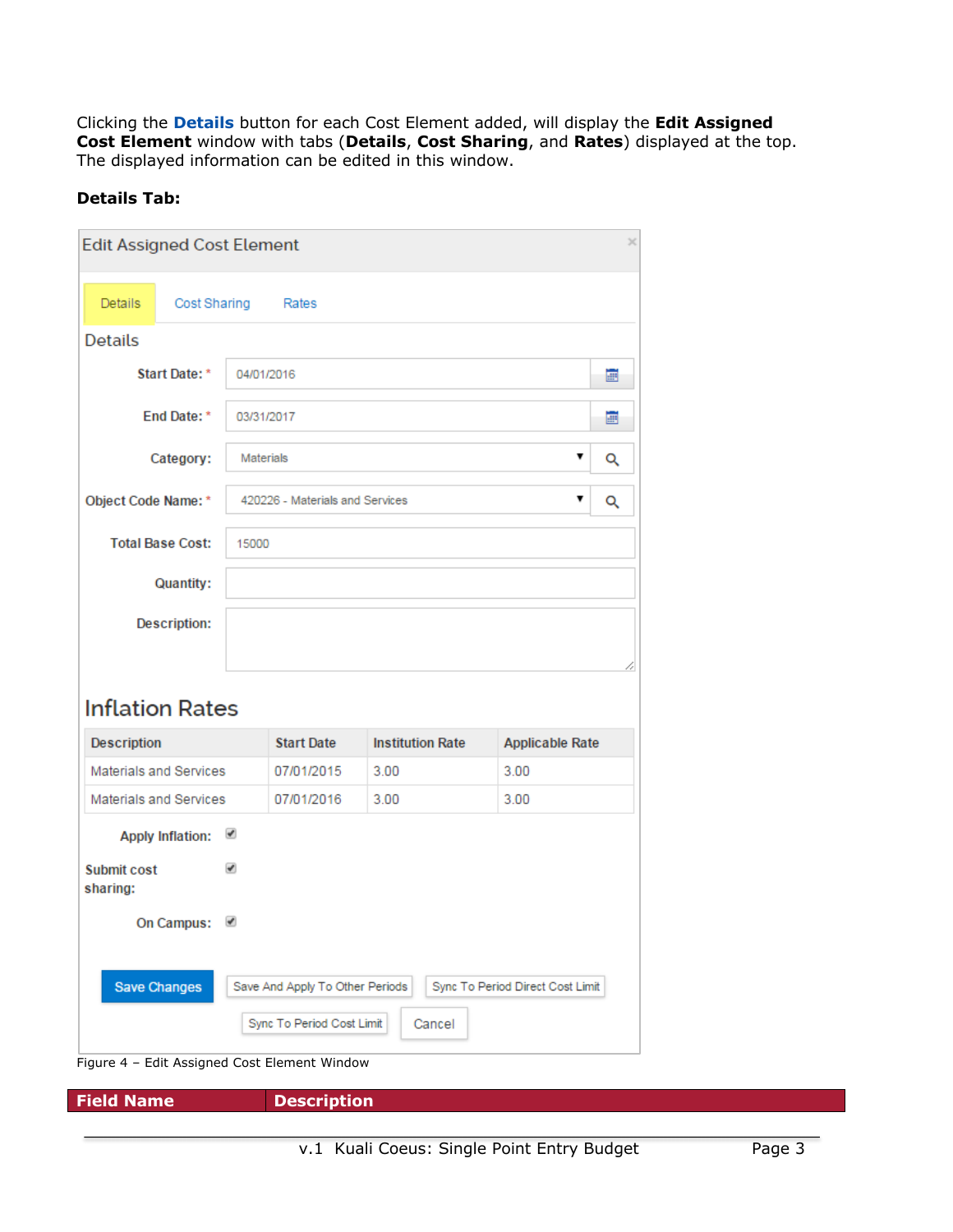| <b>Field Name</b>                    | <b>Description</b>                                                                                                                                                                                       |
|--------------------------------------|----------------------------------------------------------------------------------------------------------------------------------------------------------------------------------------------------------|
| <b>Start Date</b>                    | If appropriate, modify the <b>Start Date</b> if it is not the same as the budget<br>period start. Enter the appropriate date or use the calendar tool to select<br>a date.                               |
| <b>End Date</b>                      | If appropriate, modify the <b>End Date</b> if it is not the same as the budget<br>period end. Enter the appropriate date or use the calendar tool to select<br>a date.                                   |
| <b>Category</b>                      | If applicable, change the category from the default for this cost element.                                                                                                                               |
| <b>Object Code Name</b>              | If applicable, change the object code/cost element.                                                                                                                                                      |
| <b>Total Base Cost</b>               | If applicable, change the total amount for the item entered being<br>charged to the sponsor.                                                                                                             |
| Quantity                             | (Optional) If applicable, click in the field to add or change the number.                                                                                                                                |
| <b>Description</b>                   | If applicable, change the description entered.                                                                                                                                                           |
| <b>Inflation Rates</b>               | The system displays the Inflation rate being applied to the Cost Element.<br>Verify that this information is correct.                                                                                    |
| <b>Apply Inflation</b>               | If eligible, check/uncheck the Apply Inflation checkbox for the<br>particular cost element. The default setting is 'checked' so inflation<br>applies.                                                    |
| <b>Submit Cost</b><br><b>Sharing</b> | Uncheck the Submit Cost Sharing so this line item's cost share<br>expense won't appear on S2S forms. (This does not eliminate the need<br>to track cost sharing commitments.)                            |
| <b>On Campus</b>                     | Defaults to the centrally maintained status for this cost element. Check<br>or Uncheck the box to change the status. Unchecking this checkbox will<br>apply the 'off' campus rate for this cost element. |

Table 1 – Edit Assigned Non-Personnel  $\rightarrow$  Details Tab

# **Cost Sharing Tab:**

 $\overline{a}$ 

**Note**: If a Cost Element is being cost shared, use this **Cost Sharing** tab/field, to enter the amount that is being cost shared.

| Details                      | Cost Sharing   |          | Rates                                                                     |  |  |  |  |
|------------------------------|----------------|----------|---------------------------------------------------------------------------|--|--|--|--|
| <b>Cost Sharing</b>          |                |          |                                                                           |  |  |  |  |
| <b>Cost Sharing:</b><br>0.00 |                |          |                                                                           |  |  |  |  |
| <b>Unrecovered F&amp;A:</b>  |                | 0.00     |                                                                           |  |  |  |  |
|                              | Justification: |          |                                                                           |  |  |  |  |
|                              |                |          |                                                                           |  |  |  |  |
|                              |                |          |                                                                           |  |  |  |  |
| <b>Save Changes</b>          |                |          | Save And Apply To Other Periods<br>Sync To Period Direct Cost Limit       |  |  |  |  |
| --<br>-                      | $    -$        | $\cdots$ | Cancel<br>Sync To Period Cost Limit<br>$\cdots$ $\cdots$<br>$\sim$<br>- - |  |  |  |  |

Figure 5 – Edit Assigned Non-Personnel  $\rightarrow$  Cost Sharing Tab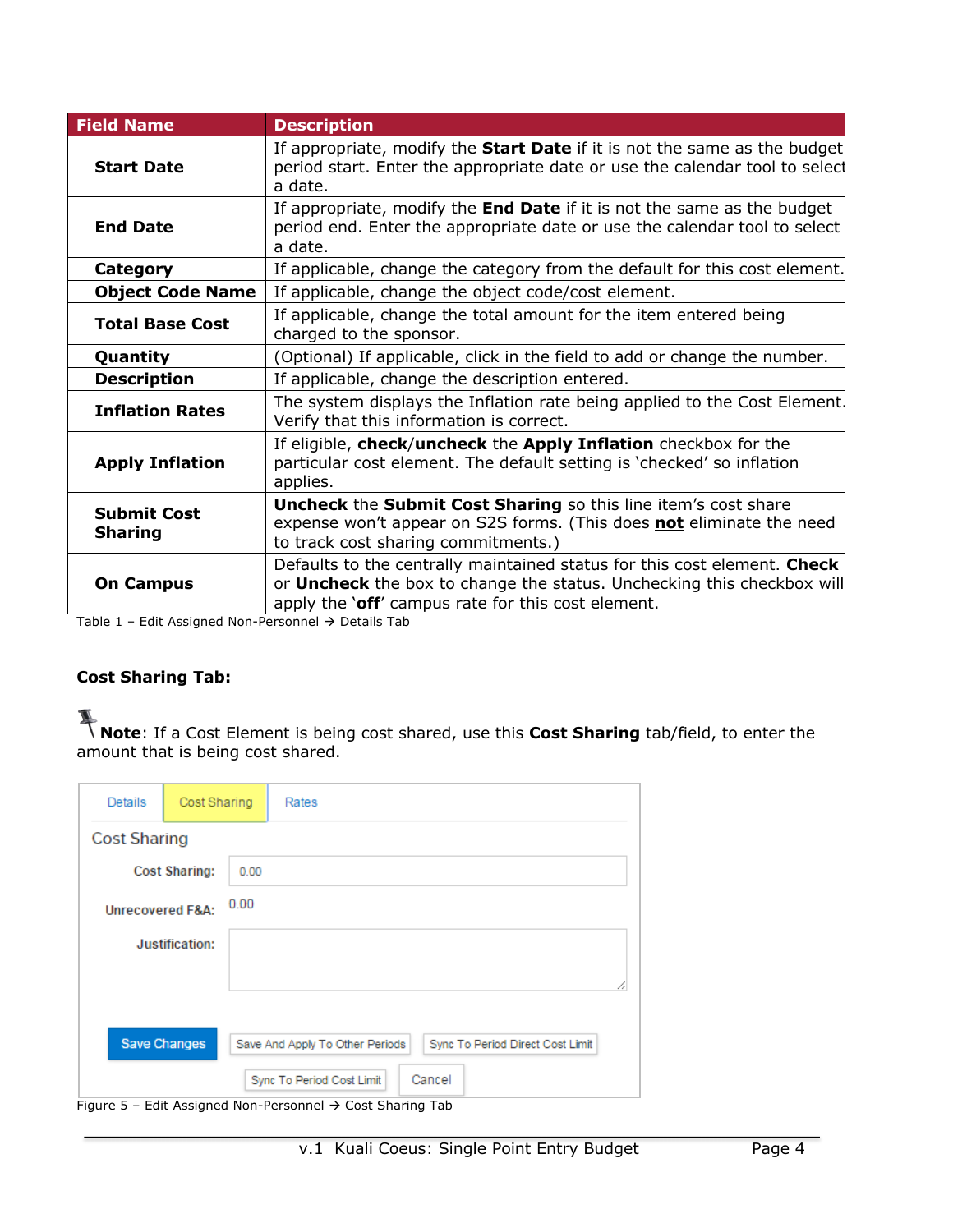| <b>Field Name</b>          | <b>Description</b>                                                                                                                                                                                                     |
|----------------------------|------------------------------------------------------------------------------------------------------------------------------------------------------------------------------------------------------------------------|
| <b>Cost Sharing</b>        | If appropriate, enter the contributed amount designated as cost shared.                                                                                                                                                |
| <b>Unrecovered F&amp;A</b> | (Display only). Will populate with the calculated under-recovery, if any.                                                                                                                                              |
| <b>Justification Notes</b> | (Optional). Use this field to enter notes about this cost element. All the<br>notes can be consolidated to provide you with a text document that can<br>aid in preparing your complete budget justification narrative. |

Table 2 – Edit Assigned Non-Personnel  $\rightarrow$  Cost Sharing Tab

### **Rates Tab:**

The **Rates** Tab is used to view and adjust indirect and fringe rate application to the selected cost element. The columns list the rate class, type, the default application, the calculated rate, and calculated cost sharing, if applicable.

| <b>Edit Assigned Cost Element</b> |                                 |           |                                  |             |
|-----------------------------------|---------------------------------|-----------|----------------------------------|-------------|
| <b>Cost Sharing</b><br>Details    | Rates                           |           |                                  |             |
| Rates                             |                                 |           |                                  |             |
| <b>Class</b>                      | <b>Type</b><br>≎                | Rate Cost | Rate Cost Sharing                | Apply Rate? |
| <b>Employee Benefits</b>          | EB on LA                        | 0.00      | 0.00                             | ✔           |
| <b>MTDC</b>                       | <b>MTDC</b>                     | 8400.00   | 0.00                             | ✔           |
| Vacation                          | Vacation on LA                  | 0.00      | 0.00                             | ✔           |
| <b>Save Changes</b>               | Save And Apply To Other Periods |           | Sync To Period Direct Cost Limit |             |
|                                   | Sync To Period Cost Limit       |           | Cancel                           |             |

Figure 6 - Edit Assigned Non-Personnel  $\rightarrow$  Rates Tab

**Uncheck** the box in the "**Apply Rate?**" Column to un-apply – which may only be relevant for special submissions – **Caution: This will become under-recovery.**

#### **In addition, users can:**

 $\overline{a}$ 



Figure 7 – Additional Line Items Functions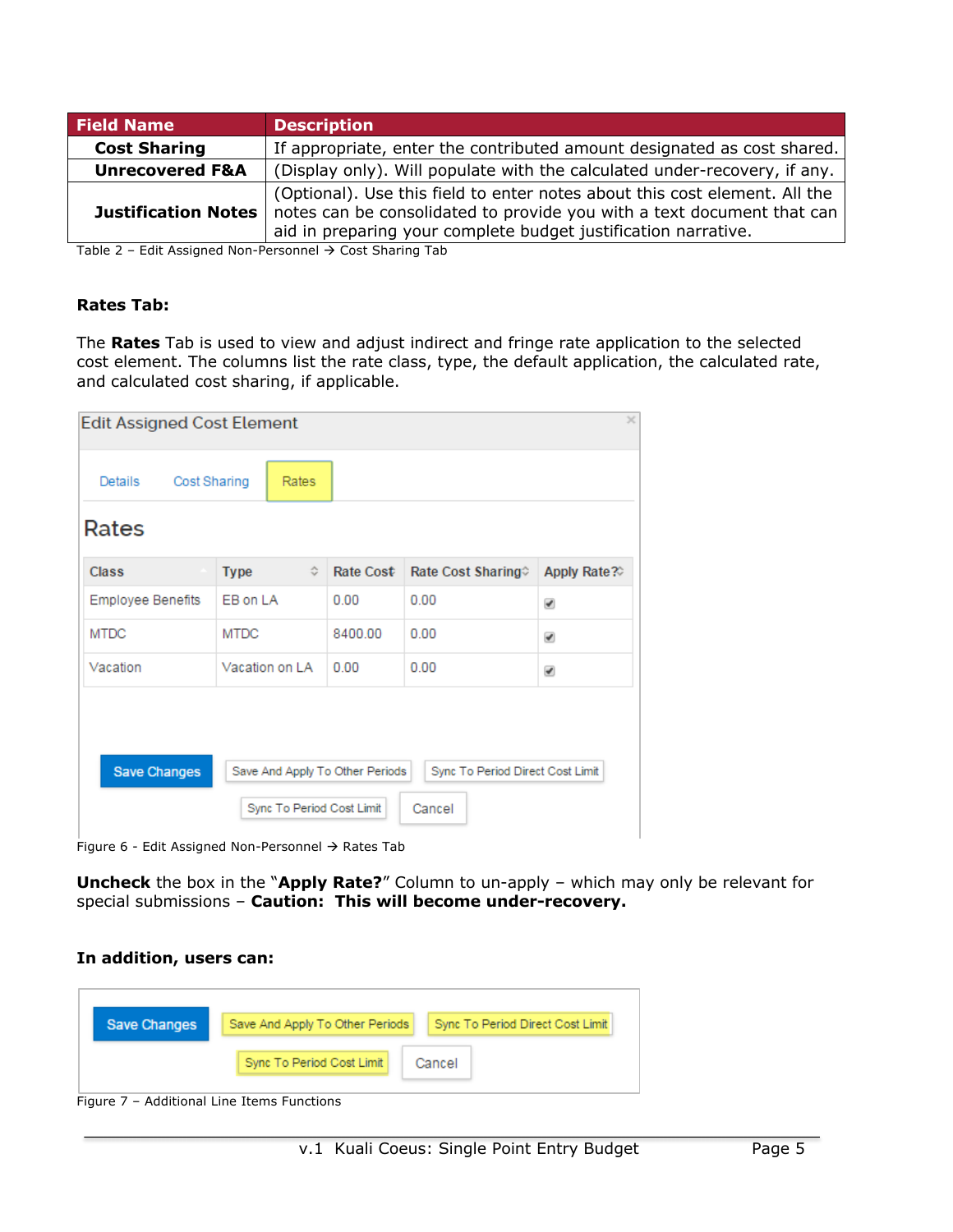**Save Changes:** Click this button to save and apply changes made to the cost element.

**Save and Apply to Other Periods:** Click this button to generate this expense line to one or more future budget periods, **after** the budget periods have been generated. This feature allows you to add or alter a line item to one budget period in an already generated budget, and have the system populate the remaining budget periods with the expense line.

**Sync to Period Cost Limit**: Click this button to recalculate the budget using this line item expense to goal-seek the value to meet the period cost limit entered in the Parameters tab for this budget period. The value may be increased or decreased, depending on the current budget total. You will be presented with an option to cancel this transaction.

**Sync to Period Direct Cost Limit**: Click this button to recalculate the budget using this line item expense to goal-seek the value to meet the period direct cost limit entered in the Parameters tab for this budget period. The value may be increased or decreased, depending on the current budget total. You will be presented with an option to cancel this transaction.

**Cancel:** Click to close the window without making changes. You can also use the 'x' in the upper right corner of the window.

- 6. To close out of the **Edit Assigned Cost Element** window, click the **Save Changes** button if you made changes or the **Cancel** button if you did not make any modifications.
- 7. **Repeat** these steps to continue adding all the applicable Cost Elements in the first budget period.

 $\overline{a}$ 

**Note:** The process of adding **Personnel** and **Non-Personnel** costs in the Single Point Entry budget interface is the **same**. When including Personnel Cost Elements, the applicable Employee Benefits will be automatically calculated by KC and reflected in the budget Direct Costs.

8. When you are finished with entering Period 1 costs, click the **Autocalculate Periods** link located in the budget **Toolbar**, to auto-generate the costs in the remaining budget periods (based on period 1 costs).

|                                                                              |                               |  |                                                                                                                                                                                                                                              |  |  |  |  |  |  |  | $\circledcirc$ Help $\sim$ |  |  |
|------------------------------------------------------------------------------|-------------------------------|--|----------------------------------------------------------------------------------------------------------------------------------------------------------------------------------------------------------------------------------------------|--|--|--|--|--|--|--|----------------------------|--|--|
|                                                                              | <b>Budget Summary Details</b> |  |                                                                                                                                                                                                                                              |  |  |  |  |  |  |  |                            |  |  |
| <b>Period Start</b><br>Dota <sub>n</sub><br>Figure 8 - Autocalculate Periods |                               |  | Period End $\Diamond$ Total Sponsor $\Diamond$ Direct $\Diamond$ Direct $\Diamond$ Direct Cost $\Diamond$ Cost $\Diamond$ Direct Cost $\Diamond$ Direct Cost $\Diamond$ Direct Cost $\Diamond$ Direct Cost $\Diamond$ Direct Cost $\Diamond$ |  |  |  |  |  |  |  |                            |  |  |

The remaining **Budget Periods** will be updated with the costs entered in Year 1 of your budget.

**Note**: Make sure you have completed all required information for Period 1. The **Autocalculate Periods** functionality only works once per budget version.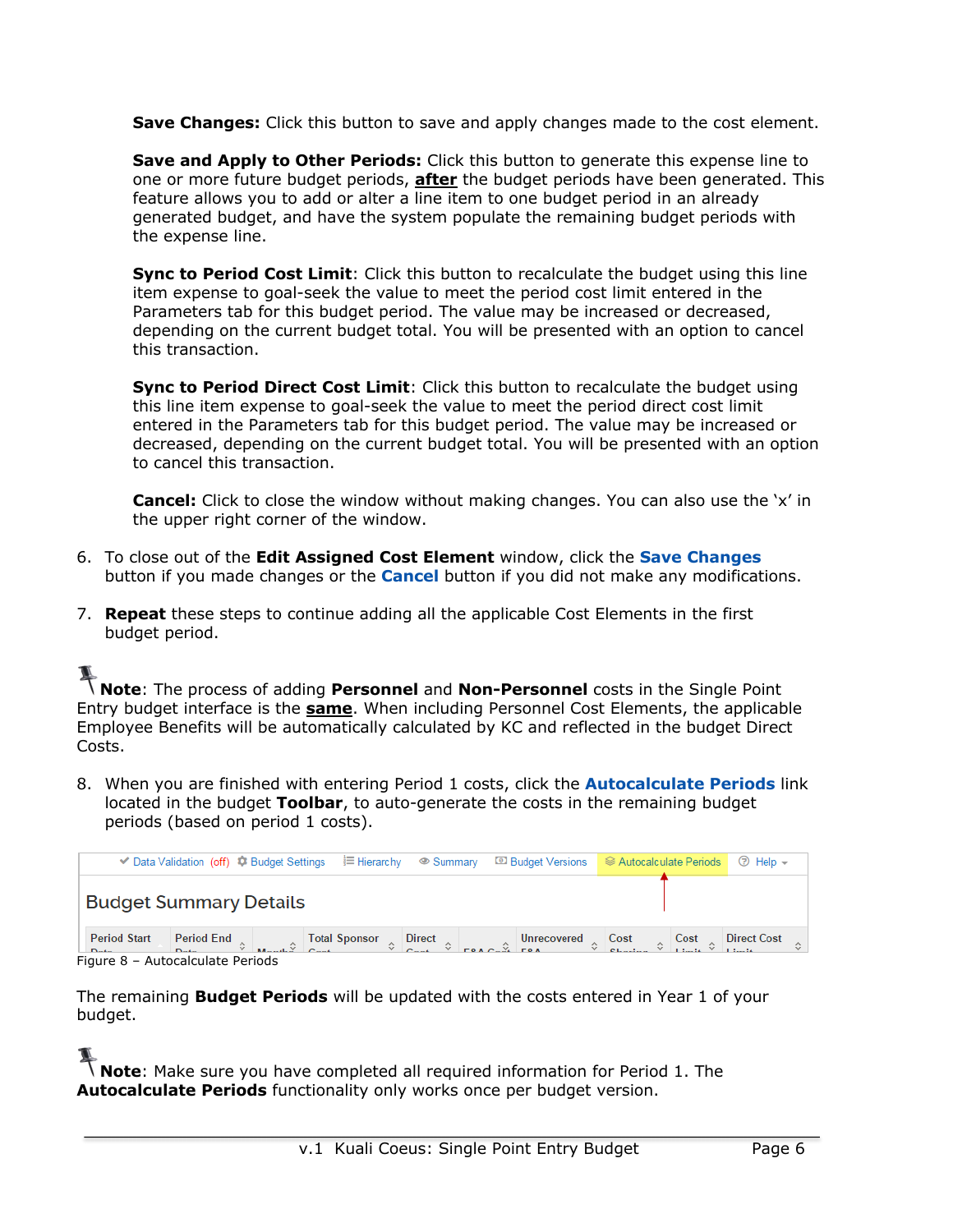Once the periods have been generated, you may return to each budget section to review and make adjustments to individual Cost Elements.

I **Note**: When the budget includes **Subaward** costs, you can either enter the Subcontractors Cost Elements manually to your Single Point Entry, or you can use the **Subawards** section of the Budget, to either:

- (1) Upload the Subaward Budget Form; or
- (2) Enter Subaward Direct & F&A Costs per Project Period.

If using the **Subawards** section, KC will automatically add the applicable Cost Elements to your Single Point Entry budget.

# **Viewing the Single Point Entry Budget**

As mentioned, the items added in the **Single Point Entry** screen will automatically populate the appropriate **Personnel Costs** or **Non-Personnel Costs** sections (depending on the category of the cost element added) and vice versa; the cost entered in the **Personnel Costs** and **Non-Personnel Costs** sections of the detailed budget, will automatically populate the **Single Point Entry** screen.

1. To view the budget you entered in **Single Point Entry** interface, in the **Personnel** and **Non-Personnel Costs** sections, navigate to each of these sections and the applicable cost elements will be displayed.

 $\overline{a}$ 

**Note:** When viewing Personnel costs, that were added via Single Point Entry interface, in the **Personnel Costs**  $\rightarrow$  **Assign Personnel to Periods** section, you will notice that the **Effort**, **Charged**, and **Period Types** fields are blank and **no person** is assigned to the Cost Element. **Summary** entries do not allow for Effort, Charged and Period Types to be entered/selected.

| « Return to proposal<br>$I\bar{F}$ Periods & Totals        | Period 1                   | Assign Personnel to Periods<br>Assign personnel to one or all periods and configure efforts and charges.<br>Period 2 |            |      |                             |             |                           |                     |                            |
|------------------------------------------------------------|----------------------------|----------------------------------------------------------------------------------------------------------------------|------------|------|-----------------------------|-------------|---------------------------|---------------------|----------------------------|
| <b>B</b> Rates<br><b>L</b> Personnel Costs<br>$\checkmark$ |                            | Period 1                                                                                                             |            |      |                             |             |                           |                     | Assign Personnel           |
| <b>Project Personnel</b>                                   | Person $\Leftrightarrow$   | $\hat{C}$<br><b>Start</b>                                                                                            | End<br>≎   |      | Effort Charged <sup>*</sup> | Period Type | <b>Requested Salary</b> ♦ | Calculated Fringe ♡ | <b>Actions</b>             |
|                                                            |                            | Post-Doctoral Staff - On                                                                                             |            |      |                             |             |                           |                     | <b>Details &amp; Rates</b> |
| Assign Personnel to Periods                                | Summary                    | 04/01/2016                                                                                                           | 02/28/2017 | 0.00 | 0.00                        |             | 42000.00                  | 9660.00             | 画<br><b>Details</b>        |
| <b>E</b> Non-Personnel Costs                               | <b>Summer Faculty - On</b> |                                                                                                                      |            |      |                             |             |                           |                     | <b>Details &amp; Rates</b> |
| $\triangle$ Single Point Entry                             | Summary                    | 06/01/2016                                                                                                           | 08/31/2016 | 0.00 | 0.00                        |             | 15000.00                  | 3450.00             | 盲<br>Details               |

Figure 9 – Assign Personnel to Periods View of Personnel Cost Elements Added via SPE

2. To view the budget you entered in the **Personnel** and **Non-Personnel Costs** sections, in the **Single Point Entry** interface, navigate to the **Single Point Entry** section and your budget information will be displayed.